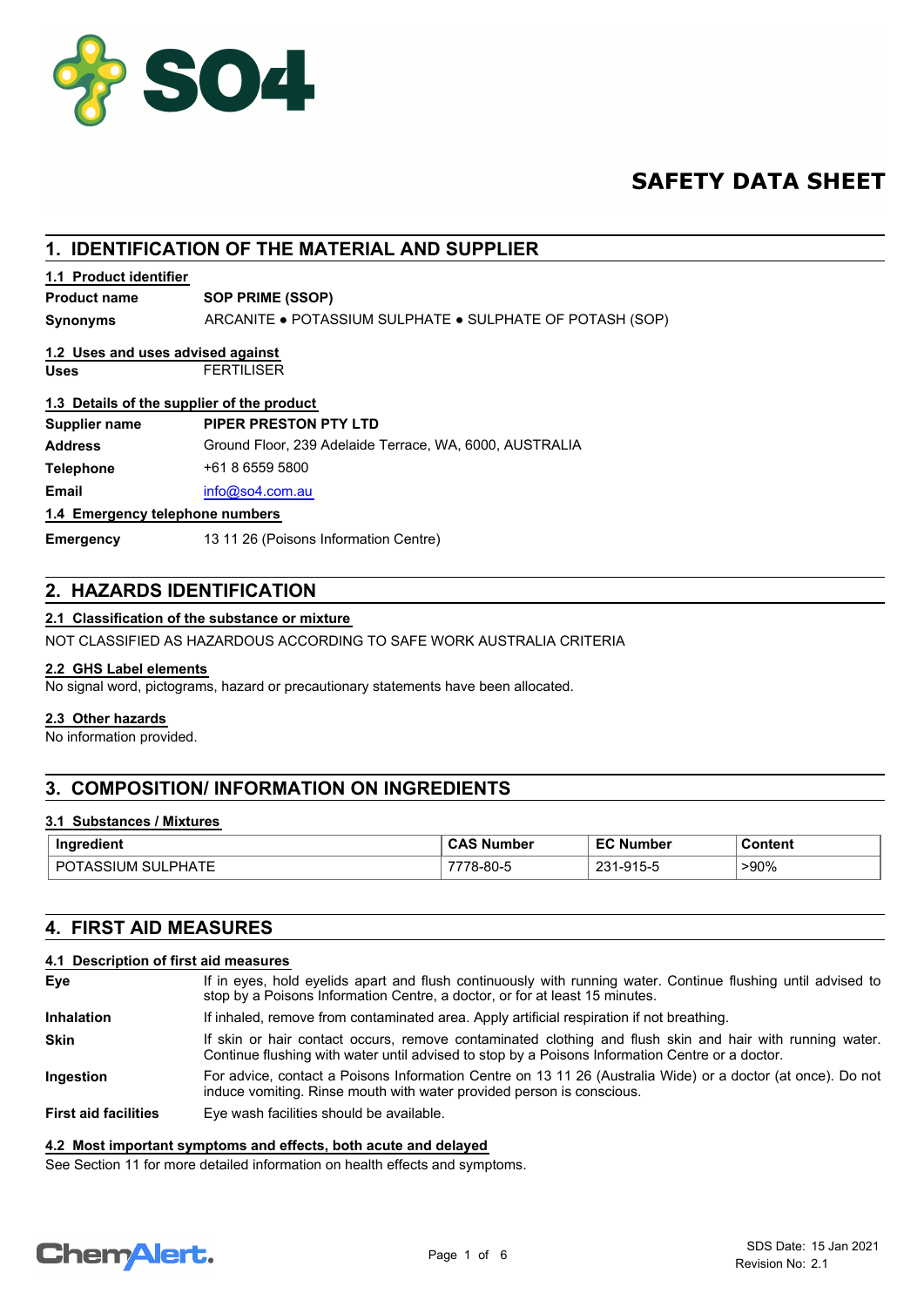#### **4.3 Immediate medical attention and special treatment needed**

Treat symptomatically.

## **5. FIRE FIGHTING MEASURES**

#### **5.1 Extinguishing media**

Use an extinguishing agent suitable for the surrounding fire.

#### **5.2 Special hazards arising from the substance or mixture**

Non flammable. May evolve toxic gases (sulphur oxides, potassium oxides) when heated to decomposition.

#### **5.3 Advice for firefighters**

No fire or explosion hazard exists. Toxic gases may be evolved in a fire situation.

#### **5.4 Hazchem code**

None allocated.

## **6. ACCIDENTAL RELEASE MEASURES**

#### **6.1 Personal precautions, protective equipment and emergency procedures**

Wear Personal Protective Equipment (PPE) as detailed in section 8 of the SDS. Ventilate area where possible.

#### **6.2 Environmental precautions**

Prevent product from entering drains and waterways.

# **6.3 Methods of cleaning up**

Contain spillage, then collect and place in suitable containers for disposal. Avoid generating dust.

#### **6.4 Reference to other sections**

See Sections 8 and 13 for exposure controls and disposal.

## **7. HANDLING AND STORAGE**

#### **7.1 Precautions for safe handling**

Before use carefully read the product label. Use of safe work practices are recommended to avoid eye or skin contact and inhalation. Observe good personal hygiene, including washing hands before eating. Prohibit eating, drinking and smoking in contaminated areas.

## **7.2 Conditions for safe storage, including any incompatibilities**

Store in a cool, dry, well ventilated area, removed from moisture, incompatible substances and foodstuffs. Ensure packages are adequately labelled, protected from physical damage and sealed when not in use. Do not allow to come in contact with water, either from rain, condensation or the surface on which stored. Bagged fertilisers should be stored under cover and out of direct sunlight (which degrades woven polypropylene packs). If stored in the open, do so for short periods only, and cover with a tarpaulin. If stacking is necessary, bulk bags should be stored in a stable manner, preferably in a pyramidal style. Bulk bags should not be stacked more than two high for bags containing 1 000 kg or more, or more than four high for bags containing up to 500 kg. The Pallet Capacity Rating (design weight) should not be exceeded on the bottom tier for other packs. High stacking should be avoided as pressure promotes caking. Store away from farm chemicals, e.g. insecticides, fungicides and herbicides.

#### **7.3 Specific end uses**

No information provided.

## **8. EXPOSURE CONTROLS / PERSONAL PROTECTION**

## **8.1 Control parameters**

#### **Exposure standards**

No exposure standards have been entered for this product.

#### **Biological limits**

No biological limit values have been entered for this product.

## **8.2 Exposure controls**

Avoid inhalation. Use in well ventilated areas. Use appropriate safe working procedures to reduce the potential for an inhalation hazard. **Engineering controls**

# **ChemAlert.**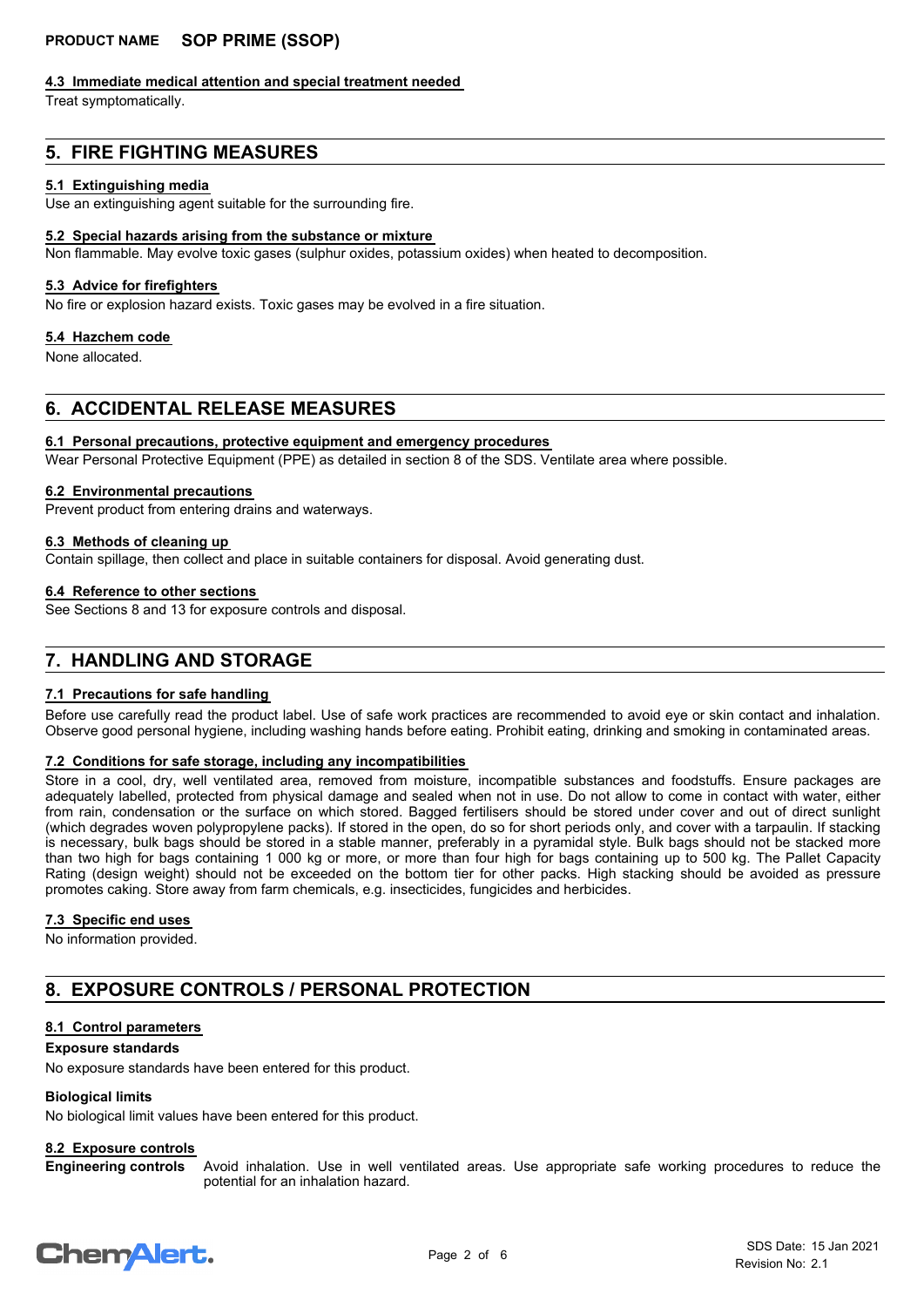#### **PPE**

| Eye / Face         | At high dust levels, wear dust-proof goggles.                              |
|--------------------|----------------------------------------------------------------------------|
| <b>Hands</b>       | With prolonged use, wear PVC or rubber gloves.                             |
| <b>Body</b>        | At high dust levels, wear coveralls.                                       |
| <b>Respiratory</b> | Where an inhalation risk exists, wear a Class P1 (Particulate) respirator. |

## **9. PHYSICAL AND CHEMICAL PROPERTIES**

#### **9.1 Information on basic physical and chemical properties**

| Appearance                       | WHITE TO OFF-WHITE CRYSTALLINE POWDER            |
|----------------------------------|--------------------------------------------------|
| Odour                            | <b>ODOURLESS</b>                                 |
| <b>Flammability</b>              | <b>NON FLAMMABLE</b>                             |
| <b>Flash point</b>               | NOT RELEVANT                                     |
| <b>Boiling point</b>             | $1689^{\circ}$ C                                 |
| <b>Melting point</b>             | $1067^{\circ}$ C                                 |
| <b>Evaporation rate</b>          | <b>NOT AVAILABLE</b>                             |
| рH                               | 6 to 8 $(5%$ solution)                           |
| <b>Vapour density</b>            | <b>NOT AVAILABLE</b>                             |
| <b>Relative density</b>          | <b>NOT AVAILABLE</b>                             |
| Solubility (water)               | 10 g/100 mL @ 25°C                               |
| Vapour pressure                  | NOT AVAILABLE                                    |
| <b>Upper explosion limit</b>     | <b>NOT RELEVANT</b>                              |
| Lower explosion limit            | <b>NOT RELEVANT</b>                              |
| <b>Partition coefficient</b>     | <b>NOT AVAILABLE</b>                             |
| <b>Autoignition temperature</b>  | <b>NOT AVAILABLE</b>                             |
| <b>Decomposition temperature</b> | <b>NOT AVAILABLE</b>                             |
| <b>Viscosity</b>                 | <b>NOT AVAILABLE</b>                             |
| <b>Explosive properties</b>      | <b>NOT EXPLOSIVE</b>                             |
| <b>Oxidising properties</b>      | <b>NON OXIDISING</b>                             |
| <b>Odour threshold</b>           | <b>NOT AVAILABLE</b>                             |
| 9.2 Other information            |                                                  |
| <b>Bulk density</b>              | 1.4 tonnes/m3 (loose) and 1.6 tonnes/m3 (tapped) |
| <b>Particle Size</b>             | Particle size of 90% (±5%) between 50um to 500um |

## **10. STABILITY AND REACTIVITY**

#### **10.1 Reactivity**

Carefully review all information provided in sections 10.2 to 10.6.

#### **10.2 Chemical stability**

Stable under recommended conditions of storage.

## **10.3 Possibility of hazardous reactions**

Polymerization is not expected to occur.

## **10.4 Conditions to avoid**

Avoid heat, sparks, open flames and other ignition sources.

## **10.5 Incompatible materials**

Incompatible with oxidising agents (e.g. hypochlorites) and acids (e.g. nitric acid).

## **10.6 Hazardous decomposition products**

May evolve toxic gases (sulphur oxides, potassium oxides) when heated to decomposition.

## **11. TOXICOLOGICAL INFORMATION**

## **11.1 Information on toxicological effects**

Acute toxicity This product is expected to be of low toxicity. Based on available data, the classification criteria are not met.

# **ChemAlert.**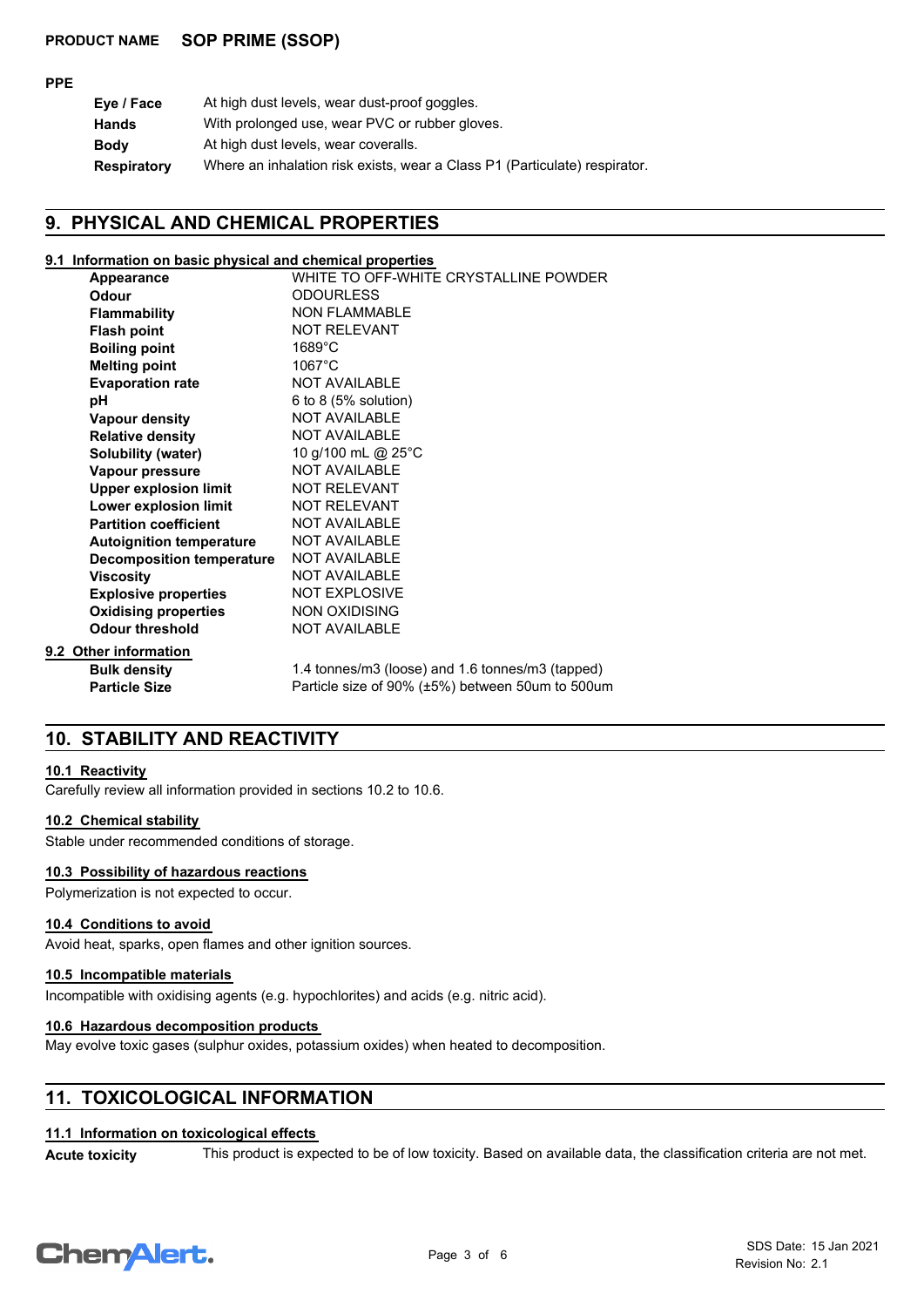#### **Information available for the ingredients:**

| Ingredient                         |                                                                       | Oral LD50        | Dermal LD50 | <b>Inhalation LC50</b> |
|------------------------------------|-----------------------------------------------------------------------|------------------|-------------|------------------------|
| POTASSIUM SULPHATE                 |                                                                       | 6600 mg/kg (rat) | --          | --                     |
| <b>Skin</b>                        | Contact may result in mechanical irritation, redness and rash.        |                  |             |                        |
| Eye                                | Contact may result in mechanical irritation, lacrimation and redness. |                  |             |                        |
| <b>Sensitisation</b>               | Not classified as causing skin or respiratory sensitisation.          |                  |             |                        |
| <b>Mutagenicity</b>                | Not classified as a mutagen.                                          |                  |             |                        |
| Carcinogenicity                    | Not classified as a carcinogen.                                       |                  |             |                        |
| <b>Reproductive</b>                | Not classified as a reproductive toxin.                               |                  |             |                        |
| STOT - single<br>exposure          | Not classified as causing organ damage from single exposure.          |                  |             |                        |
| <b>STOT - repeated</b><br>exposure | Not classified as causing organ damage from repeated exposure.        |                  |             |                        |
| <b>Aspiration</b>                  | Not classified as causing aspiration.                                 |                  |             |                        |

## **12. ECOLOGICAL INFORMATION**

#### **12.1 Toxicity**

No information provided.

## **12.2 Persistence and degradability**

Not applicable for inorganic substances.

#### **12.3 Bioaccumulative potential**

No information provided.

## **12.4 Mobility in soil**

No information provided.

## **12.5 Other adverse effects**

No information provided.

## **13. DISPOSAL CONSIDERATIONS**

## **13.1 Waste treatment methods**

Collect without generating dust. Place in clean, sealed containers and dispose of to an approved landfill site. Contact the manufacturer/supplier for additional information (if required). **Waste disposal**

Legislation **Dispose of in accordance with relevant local legislation.** 

## **14. TRANSPORT INFORMATION**

## **NOT CLASSIFIED AS A DANGEROUS GOOD BY THE CRITERIA OF THE ADG CODE, IMDG OR IATA**

|                                     | <b>LAND TRANSPORT (ADG)</b> | <b>SEA TRANSPORT (IMDG / IMO)</b> | AIR TRANSPORT (IATA / ICAO) |
|-------------------------------------|-----------------------------|-----------------------------------|-----------------------------|
| 14.1 UN Number                      | None allocated.             | None allocated.                   | None allocated.             |
| 14.2 Proper<br><b>Shipping Name</b> | None allocated.             | None allocated.                   | None allocated.             |
| 14.3 Transport<br>hazard class      | None allocated.             | None allocated.                   | None allocated.             |
| 14.4 Packing Group                  | None allocated.             | None allocated.                   | None allocated.             |

## **14.5 Environmental hazards**

Not a Marine Pollutant.

**14.6 Special precautions for user**

**Hazchem code** None allocated.

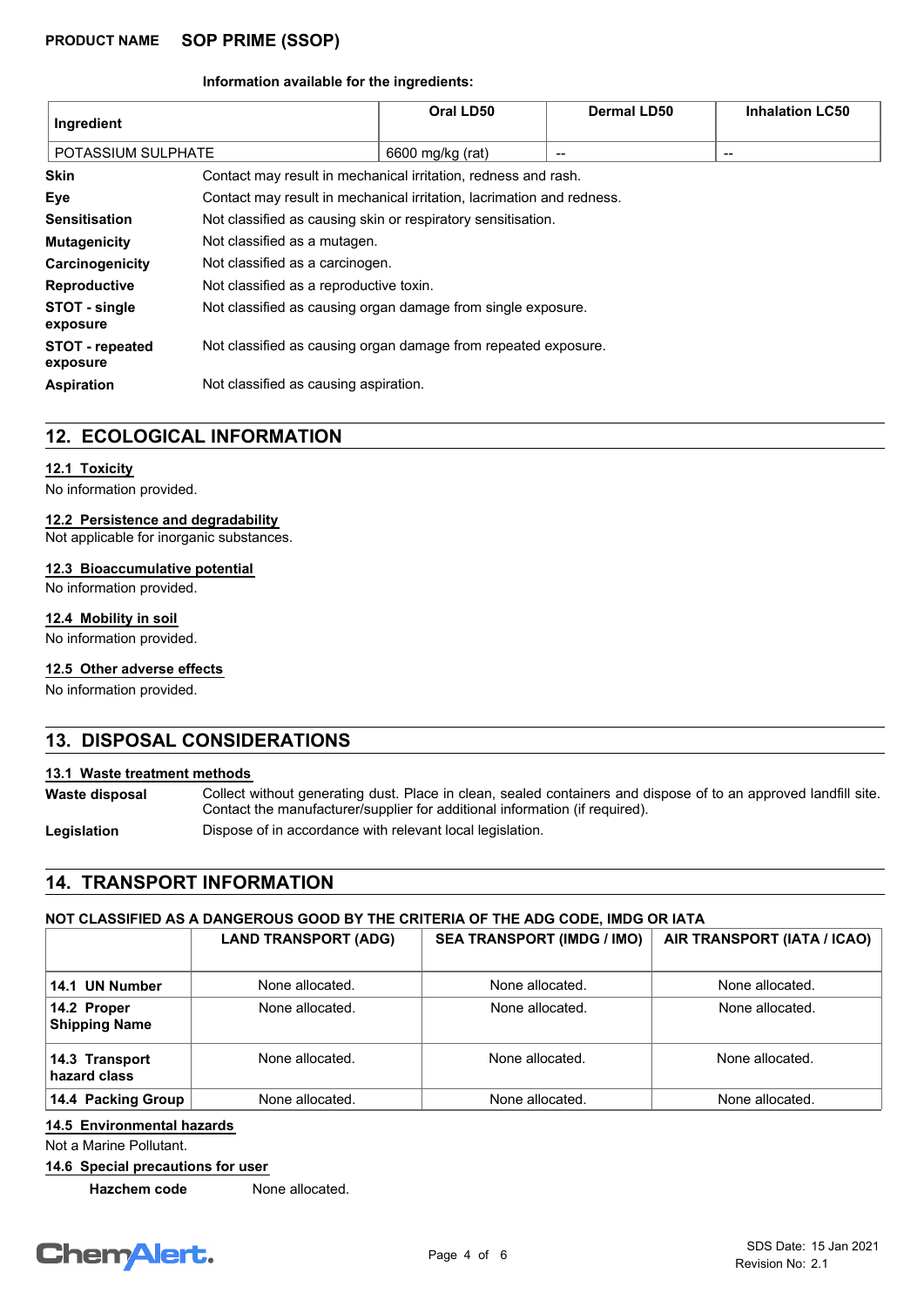# **15. REGULATORY INFORMATION**

| 15.1 Safety, health and environmental regulations/legislation specific for the substance or mixture |                                                                                                                                                                    |  |
|-----------------------------------------------------------------------------------------------------|--------------------------------------------------------------------------------------------------------------------------------------------------------------------|--|
| <b>Poison schedule</b>                                                                              | A poison schedule number has not been allocated to this product using the criteria in the Standard for the<br>Uniform Scheduling of Medicines and Poisons (SUSMP). |  |
| <b>Classifications</b>                                                                              | Safework Australia criteria is based on the Globally Harmonised System (GHS) of Classification and<br>Labelling of Chemicals.                                      |  |
| <b>Inventory listings</b>                                                                           | <b>AUSTRALIA: AIIC (Australian Inventory of Industrial Chemicals)</b><br>All components are listed on AIIC, or are exempt.                                         |  |

## **16. OTHER INFORMATION**

| <b>Additional information</b> | PERSONAL PROTECTIVE EQUIPMENT GUIDELINES:<br>The recommendation for protective equipment contained within this report is provided as a guide<br>only. Factors such as form of product, method of application, working environment, quantity used,<br>product concentration and the availability of engineering controls should be considered before final<br>selection of personal protective equipment is made. |                                                                                                                                                                                                                                                                                                                                                                                                                                                                                                                                                                                                                                                                                                                                                                                                                                                                                                                                                                                                                                                                  |  |  |
|-------------------------------|------------------------------------------------------------------------------------------------------------------------------------------------------------------------------------------------------------------------------------------------------------------------------------------------------------------------------------------------------------------------------------------------------------------|------------------------------------------------------------------------------------------------------------------------------------------------------------------------------------------------------------------------------------------------------------------------------------------------------------------------------------------------------------------------------------------------------------------------------------------------------------------------------------------------------------------------------------------------------------------------------------------------------------------------------------------------------------------------------------------------------------------------------------------------------------------------------------------------------------------------------------------------------------------------------------------------------------------------------------------------------------------------------------------------------------------------------------------------------------------|--|--|
|                               |                                                                                                                                                                                                                                                                                                                                                                                                                  | <b>HEALTH EFFECTS FROM EXPOSURE:</b><br>It should be noted that the effects from exposure to this product will depend on several factors<br>including: form of product; frequency and duration of use; quantity used; effectiveness of control<br>measures; protective equipment used and method of application. Given that it is impractical to<br>prepare a report which would encompass all possible scenarios, it is anticipated that users will<br>assess the risks and apply control methods where appropriate.                                                                                                                                                                                                                                                                                                                                                                                                                                                                                                                                            |  |  |
| <b>Abbreviations</b>          | <b>ACGIH</b><br>CAS#<br><b>CNS</b><br>EC No.<br><b>EMS</b><br><b>GHS</b><br><b>GTEPG</b><br><b>IARC</b><br>LC50<br>LD50<br>mg/m <sup>3</sup><br>OEL<br>pH<br>ppm<br><b>STEL</b><br>STOT-RE<br>STOT-SE<br><b>SUSMP</b><br><b>SWA</b><br><b>TLV</b><br><b>TWA</b>                                                                                                                                                  | American Conference of Governmental Industrial Hygienists<br>Chemical Abstract Service number - used to uniquely identify chemical compounds<br>Central Nervous System<br>EC No - European Community Number<br>Emergency Schedules (Emergency Procedures for Ships Carrying Dangerous<br>Goods)<br>Globally Harmonized System<br>Group Text Emergency Procedure Guide<br>International Agency for Research on Cancer<br>Lethal Concentration, 50% / Median Lethal Concentration<br>Lethal Dose, 50% / Median Lethal Dose<br>Milligrams per Cubic Metre<br>Occupational Exposure Limit<br>relates to hydrogen ion concentration using a scale of 0 (high acidic) to 14 (highly<br>alkaline).<br>Parts Per Million<br>Short-Term Exposure Limit<br>Specific target organ toxicity (repeated exposure)<br>Specific target organ toxicity (single exposure)<br>Standard for the Uniform Scheduling of Medicines and Poisons<br>Safe Work Australia<br><b>Threshold Limit Value</b><br>Time Weighted Average                                                          |  |  |
| <b>Report status</b>          |                                                                                                                                                                                                                                                                                                                                                                                                                  | This document has been compiled by RMT on behalf of the manufacturer, importer or supplier of the<br>product and serves as their Safety Data Sheet ('SDS').<br>It is based on information concerning the product which has been provided to RMT by the<br>manufacturer, importer or supplier or obtained from third party sources and is believed to represent<br>the current state of knowledge as to the appropriate safety and handling precautions for the product<br>at the time of issue. Further clarification regarding any aspect of the product should be obtained<br>directly from the manufacturer, importer or supplier.<br>While RMT has taken all due care to include accurate and up-to-date information in this SDS, it does<br>not provide any warranty as to accuracy or completeness. As far as lawfully possible, RMT accepts<br>no liability for any loss, injury or damage (including consequential loss) which may be suffered or<br>incurred by any person as a consequence of their reliance on the information contained in this SDS. |  |  |

# Chem<sup>Alert.</sup>